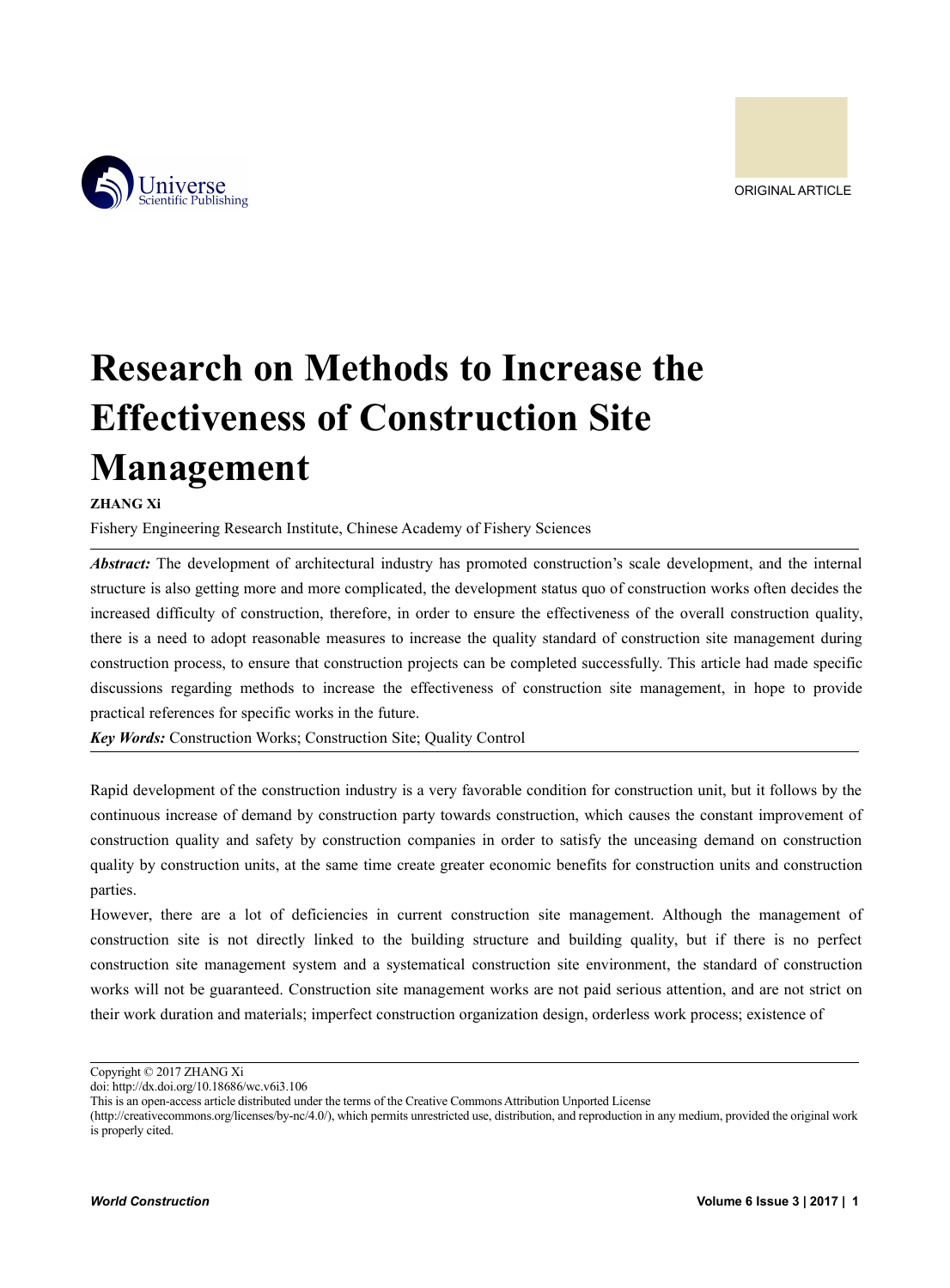security vulnerabilities in construction site; noisy construction environment, rubbish, severe noise pollution, these will all result as bad site management, which critically affects the normal operation of projects.

# **1. Characteristics ofConstruction Site Management**

To further upgrade the quality standard of construction site management, the first thing we need to do is to analyze the characteristics of construction site management in detail. The currentstage of construction site management is mainly under these few characteristics. First, the construction quality in construction site are always affected by many factors, for example the topography of the construction site, construction technology, construction materials and equipments, construction plan etc, these factors will affect the construction quality to a certain extent. Secondly, there is a large fluctuation in construction projects and construction quality. Although there are related construction specifications as a guide and assurance during the process of construction projects, the construction process is often affected by all kinds of factors and results in a declination in quality. Thirdly, there is a certain degree of concealment towards the quality of construction projects. The development of any construction projects involves a lot of little projects, comprehensive testing is required during the process of quality management, yet the existence of concealed projects is inevitable, if there is a lack of supervision and management on concealed projects during the process of quality management, the quality of the whole construction project will be affected. Lastly, the limitation of a construction project is larger during final inspection, every single construction projects need to go through final inspection after work completion, only methods such as rework or service can be done if problems are found during final inspection to control, therefore in order to avoid the great problem of final inspection limitation, there is a need to reinforce the quality of supervision and management during construction process, avoiding as much quality problems brought up by irregular construction.

# **2. A number of problems that exists in Construction Site Management**

#### 2.1 The lack of perfect quality supervision in construction site management

In any process of construction project, the quality control and management needs to be ensured by engineering supervision, supervision unit is currently one of the several indispensable departments in construction works, the unit acts as an important promoter of the improvement of management quality level in construction site. However, in the current phase of construction site, most of the supervision units find it difficult to carry out supervision and management works in a serious and responsible attitude, many of the supervision units only pay attention on the main structure, they let the follow up works flow in form. At the same time, the phenomenon of collusion between supervision unit and construction unit also appears, this affects the quality of construction works in a large degree. In addition, the working quality supervision system in our country is not perfect in the moment, and it is difficult to provide a strong system protection towards the quality supervision and management of construction site, and therefore it creates a vast obstacle which obstructs the improvement of standard quality management of the construction site.

#### 2.2 The Lack of Perfect Quality Management System in Construction Site

Currently, there are many construction units who are overly pursuing economic benefits during construction progress, yet ignored the importance of strengthening Quality Management, could not establish a sound and perfect quality management system and quality evaluation standard in actual construction process, therefore is causes the lack of related system and standard as an assurance during the process of construction site quality management. Other than that, the construction industry usually needs to analyze the problems existing in the quality system and rating standard through internal examination, and then take effective measures to solve the problems, but at the current level, many of the construction units only go through casually during internal examination, related personnel could not complete the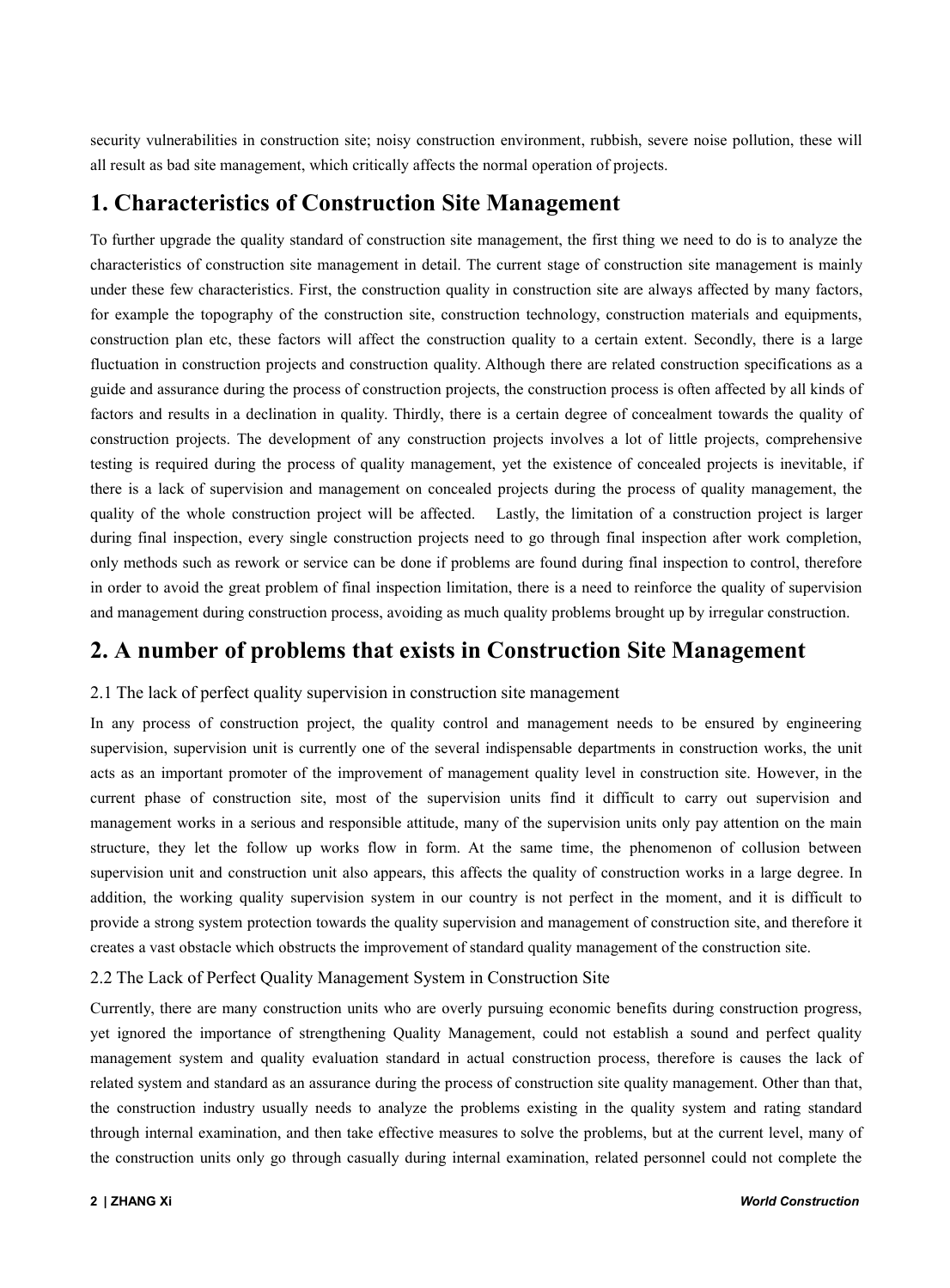internal examination seriously and responsibly, therefore it makes it difficult to take proper measures towards existing malpractice of quality management system and evaluation standard in time, thereby unable to provide support and assurance at the later stage of quality management in construction site.

#### 2.3 Low Quality Staff in Construction Site, Insufficient Capability and Construction Technology

At the present stage, construction workers in construction are mainly formed by farmers, the technical literacy of these construction workers are relatively low, and their overall ability and construction skill are not comprehensive enough. Moreover, in order to reduce construction cost, the construction units did not provide training on construction skills and ability as well as safety consciousness for their construction workers at pre-construction period, therefore, irregular construction process during actual construction process will usually happen, irregular construction process will directly lead to quality problems of the whole project. Other than that, low quality managing personnel in certain parts of construction process will also affect the construction site's quality management, for example, when the manager does not have a strong sense of responsibility during the quality management process, unable to perform well on his responsibility, and is too care free during the supervision of quality management, it will eventually lead to quality problems in construction site.

## **3. How to increase the Quality Management Standard of the Construction**

### **Site**

#### 3.1 Prepare well before actual construction

The manager of construction site must increase the degree of attention towards construction site management, establish perfect management system for the construction site, improve the comprehensive level of workers, and at the time of reinforcing the manager's own professional knowledge, he must also reinforce the thinking and quality education in order to fully understand the importance of his own job. Strict construction management can efficiently increase construction efficiency, enhance construction quality, especially towards construction projects that needs complicated construction technology. For example, projects in decoration works, which have more complicated construction technology plus the different material usage, technical preparation works must be done during construction site management, reasonable arrangement of construction process, materials preparation, equipments as well as allocation of workers.

#### 3.2 Do well in coordination works, and make rational project plans

In order to raise the overall quality of construction sites in construction projects, the construction unit must combine situations in all aspects of the respected area as well as specific requirements of high-rise buildings, do well in all works, develop workable management mechanism, select co-operation unit with higher industry credibility, communicate with concerned department such as, construction unit, supervision unit, then coordinate various aspects well, create a good base for increasing the overall management quality of construction site, make sure that construction plans are scientific, reasonable, and also make sure high-rise building construction proceed smoothly. At the same time, the construction unit must also implement the construction project's management work properly, comprehensively analyze the specific situation of the construction site area, develop "scientific, reasonable" implementation plan, have clear management responsibilities, make sure that the managers take part in the high-rise building project from start to the end, and with the help of dynamic management, optimize and adjust all kinds of situation that are found in the construction site, fully implement the project, and scientifically manage the construction site.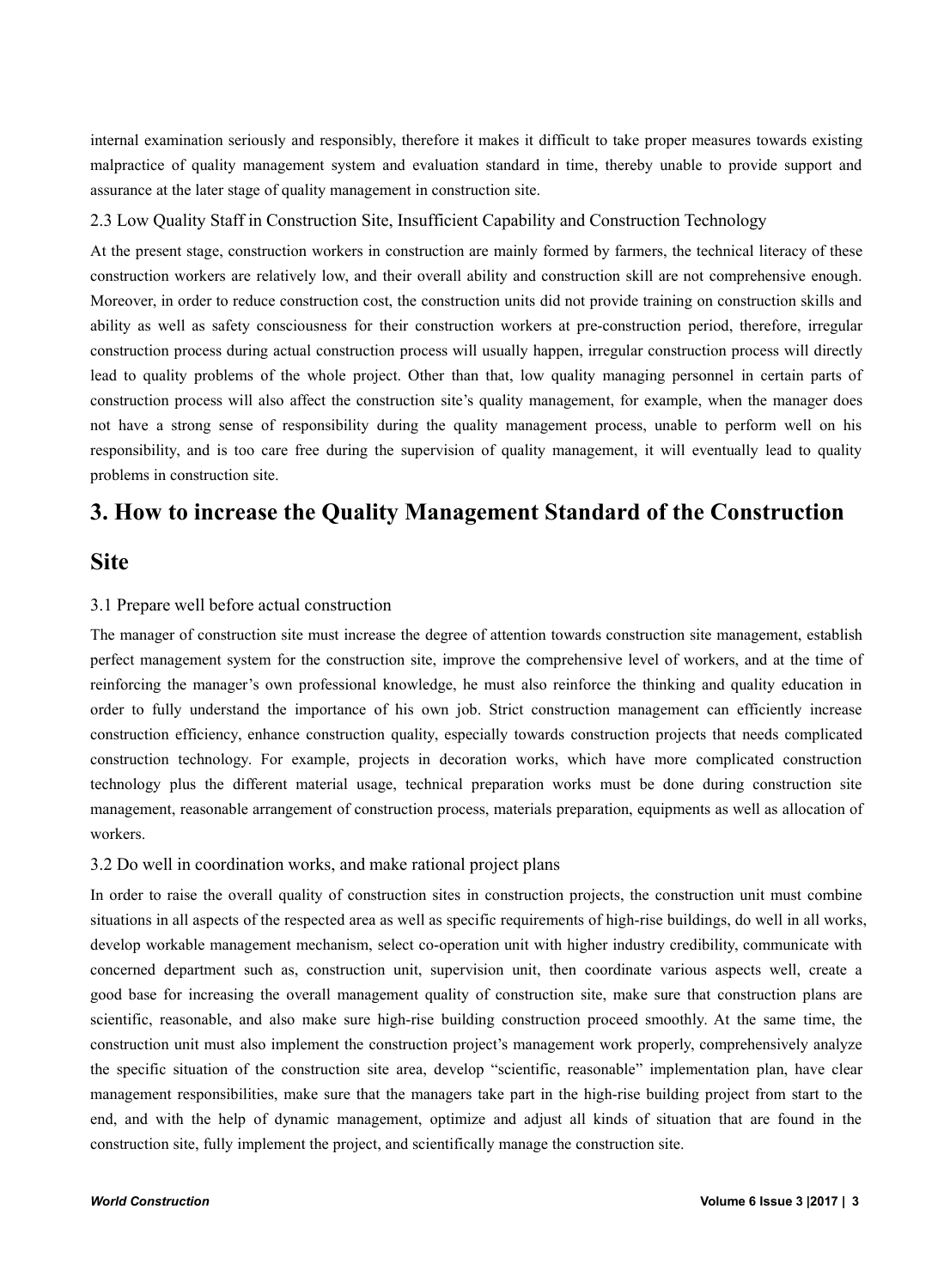#### 3.3 Improve the System Design and Management Process of the Site

Under the premise of experience summary, breaking down all kinds of project structure, and developing promotion standards is one of the efficient ways for construction unit to complete their construction duty, and reduce loss. Construction units must see in long term, by using development insight, plan the construction project's standardized management in long term from structural design, external display design, management process design, equipment management and so on to slowly rise to the construction unit's standardized management guidelines. Fully unleash the guiding function, specification function, encouragement function and cohesive function.

#### 3.4 Reinforcing Construction Site's Management, and Improve Quality Management Mechanism

The construction unit must intensify the construction site management, by combining construction characteristics, nature and so on, to optimize the project's safety management mechanism, they can also arrange related personnel to scientifically supervise the construction site, and solve existing safety problems efficiently. This is to avoid frequent accidents and disputes related to safety in construction projects, to prevent serious economic loss. At the same time, the construction unit must optimize perfect formulated quality management mechanisms, differentiate by levels, and implement them, as to foreshadow the improvement of construction site management's efficiency. The construction unit with the help of quality management mechanism, must convene all kinds of regular meetings that involves the participation of construction parties, and sub-contractors, and the construction contractor must make a report of the progress of work, raise problems that they encountered and also their subsequent work plans, whereas the supervision party should make a report of the results of their own work. The construction unit musttake the participated party's comments and mentions accordingly, and take construction progress as the base, to suggest comments on the target problem and also specific requirements.

#### 3.5 Emphasize on Construction Site's Materials and Data Management, and ensure the wellness ofconcealed project's acceptance work

Materials is the key of construction projects, the cost of materials has taken up a big part of the overall construction cost, therefore, strengthening the management of construction site materials is a must. During materials management, materials purchasing, preservation of materials and usage of materials need to be in accordance to the needs of construction site management. Before the materials enter to the construction site, the supervision unit must follow relevant provisions strictly, and inspect the construction materials carefully to check for hidden problems. Once they find out that the materials are not according to the relevant provisions, they must immediately take reasonable measures, making sure that the materials have reached the standard before entering the site. They must also prevent unqualified materials from entering the construction site, and also avoid shoddy works and waste of materials. At the same time, the construction projects must have construction requirements, construction drawings, design change text and other documents etc, these construction data are not only for the inspection of the inspection unit, but also as a guidance in the construction site, which is affecting the construction works. From construction design to inspection, workers must differentiate and preserve construction data and information. Other than that, the construction unit must do well in high-rise building's concealed inspection work, and after the end of concealed inspection works, require the construction party to immediately and accurately fill in reports relating to the concealment construction, together with the supervision of all participating parties, inspection, make sure that the inspection is up to standard before continuing to the next procedure.

#### 3.6 Reinforcing Supervision Quality Management

During the process of improving the high-rise building's construction site management, the construction unit must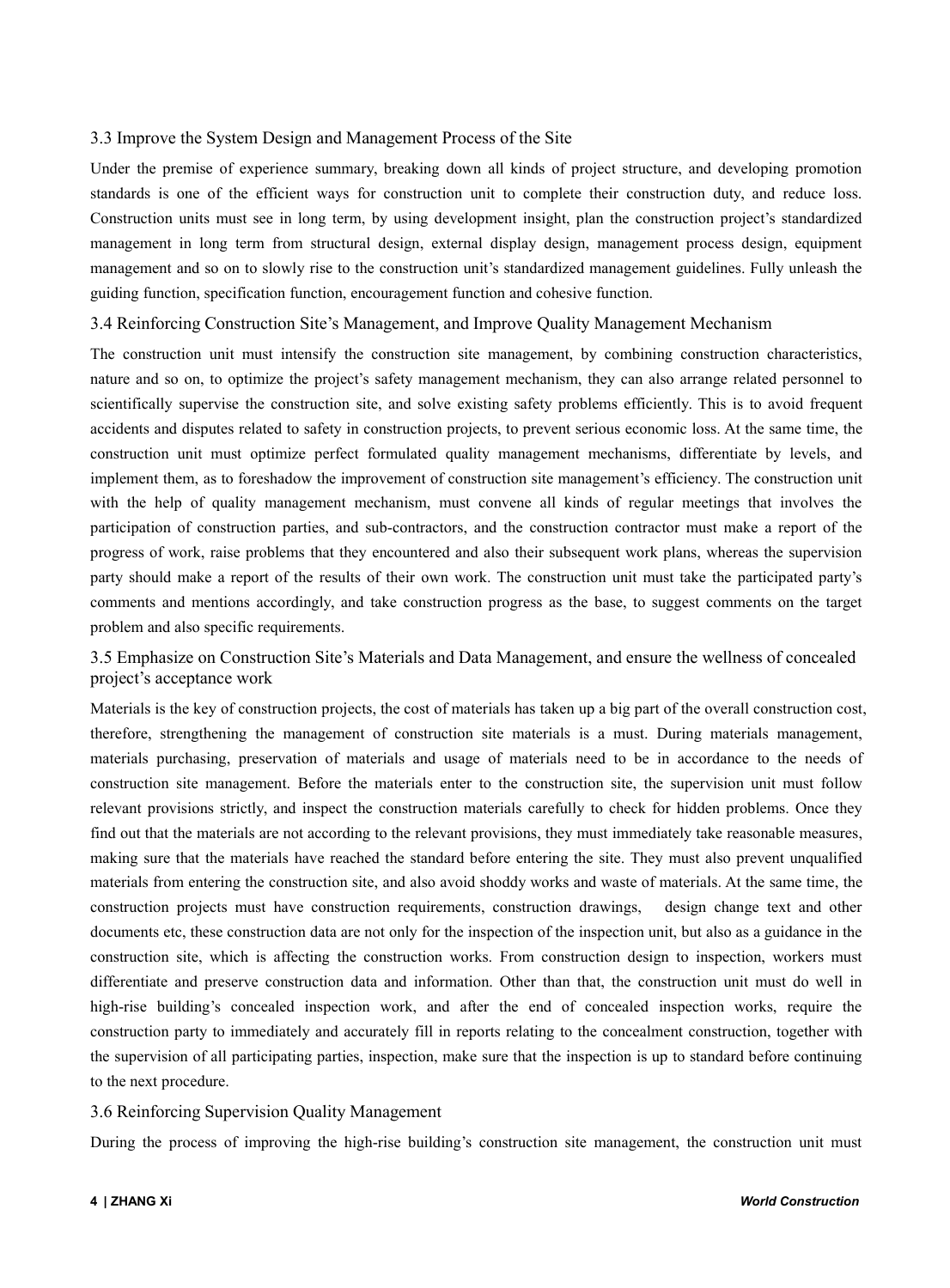require the supervision party to strictly follow the list of provisions in the contract accordingly, and efficiently carry out his work responsibilities, reinforcing supervision quality management. The construction unit can conduct monthly report meetings, and require the supervision personnel to report the high-rise building's recent progress and all kinds of situations that happens in the construction site, for example, the inspection work, rework situations, quality accidents, also get to know and understand the progress of the construction project at all time, to get first hand data and information. On this basis, construction unit must allow the supervision unit to understand fully of the construction site, supervise and take control in all aspects of important factors in the construction site such as construction workers, construction technology, construction equipments, in order to improve the overall standard of high-rise building's construction site management. Take "Worker's position control management' as example, the construction unit must combine all situations from the high-rise building, and optimize to a perfect construction site management workers follower system, and develop a "working and supervise' activity in the construction site, accurately show the key point of construction site supervision inspection, killing one stone with two birds, midnight overtime working, especially on important positions and weaker parts, to prevent construction delay.

#### 3.7 Strengthen Construction Quality Management

During the construction of high-rise building, the construction unit must strengthen the construction project's management in different degrees, to efficiently control construction quality. They should also require supervision personnel to strictly manage the construction unit's quality, do well in site inspecting works, avoid hidden problems in construction site, and regularly carry out overall inspection works, and immediately solve existing problems, to ensure that the construction project progress can go on smoothly, and bring the efficiency of construction site management to another level.

## **Conclusion**

In conclusion, the construction site management in construction site is an important factor of ensuring the quality of a construction project. The construction unit must put the construction site management efficiency at first place, pay high attention, and implement all work aspects properly. Communicate more and well with the construction unit and supervise the construction unit properly. Construction unit must focus on the construction site materials and management of data and information, do well in concealing inspection works, reinforce supervision and construction quality management, strengthen construction site safety management, try to perfect quality management mechanism and so on, in order to improve construction site's management standard. Besides that, continuously improving construction unit's core competition, efficiently cope with all sorts of adjustments, and promote modern construction industry's continuous growth.

## **References**

- 1. Pan Yixin. Structural engineering construction site management effectiveness of the method of improvement [J]. Jiangxi Building Materials, 2017,04: 295 +300.
- 2. Zhu Chungen. Construction engineering construction site management effectiveness of the method of improvement [J]. Science and Technology, 2016,23: 151.
- 3. Wei Guoliang. On improving the construction site construction management method [J]. Shandong Industrial Technology, 2017,22: 149.
- 4. Feng Lei. Improve the construction of civil engineering construction site management effectiveness of the specific measures [J]. Doors and windows, 2017,06: 66 +69. [J].